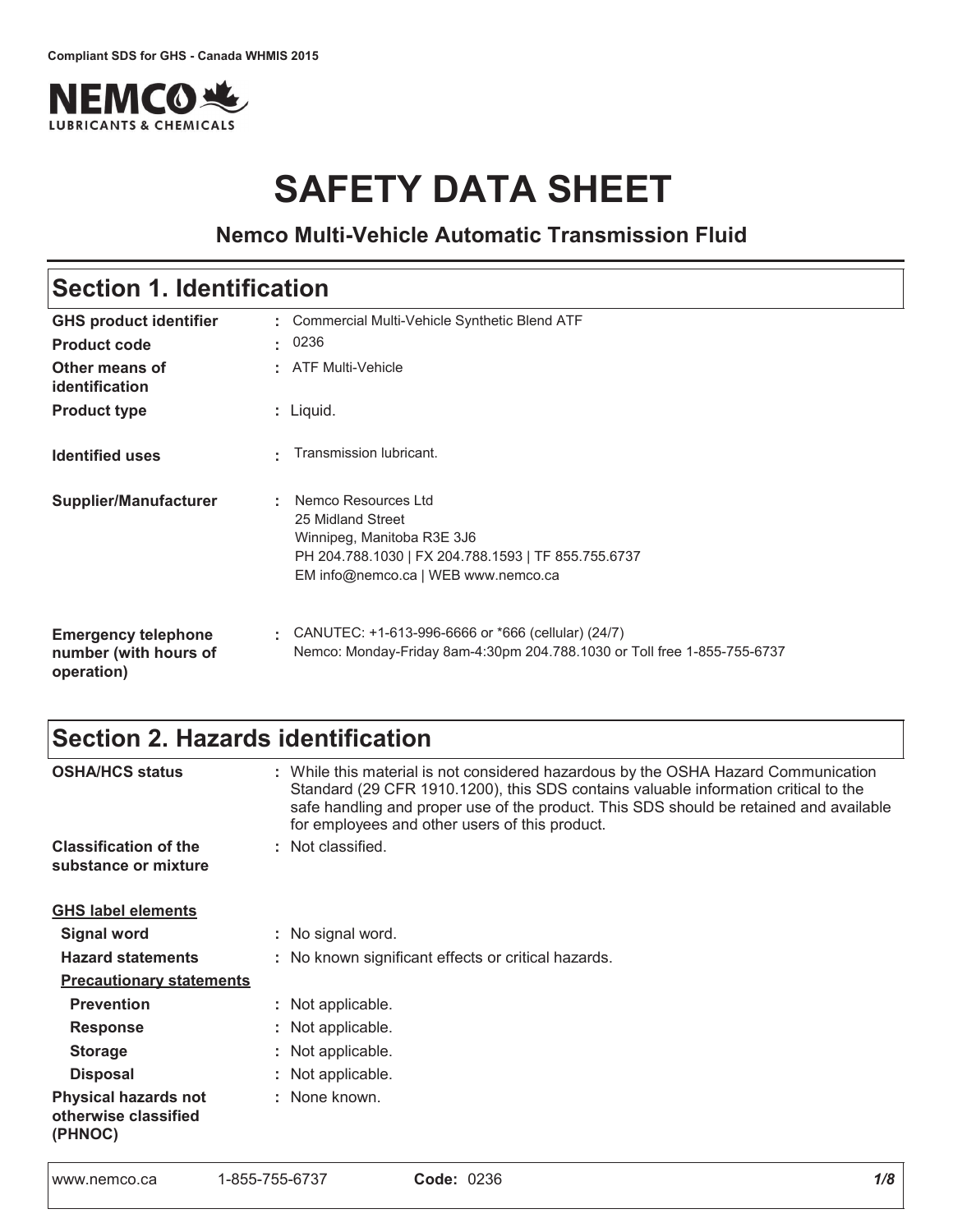

# **Section 2. Hazards identification**

| <b>Health hazards not</b> |  |
|---------------------------|--|
| otherwise classified      |  |
| (HHNOC)                   |  |

: None known.

# Section 3. Composition/information on ingredients

| Substance/mixture    | : Mixture           |
|----------------------|---------------------|
| <b>Chemical name</b> | : Lubricating Oil.  |
| Other means of       | : ATF Multi-Vehicle |
| identification       |                     |

### **CAS number/other identifiers**

| <b>CAS number</b>   | : Not applicable. |
|---------------------|-------------------|
| <b>Product code</b> | .0236             |
|                     |                   |

| Ingredient name                                        | $\frac{0}{6}$ | <b>CAS number</b> |  |  |
|--------------------------------------------------------|---------------|-------------------|--|--|
| Distillates (petroleum), hydrotreated light paraffinic | $\geq 90$     | 64742-55-8        |  |  |

Any concentration shown as a range is to protect confidentiality or is due to batch variation.

There are no additional ingredients present which, within the current knowledge of the supplier and in the concentrations applicable, are classified as hazardous to health or the environment and hence require reporting in this section.

Occupational exposure limits, if available, are listed in Section 8.

# **Section 4. First aid measures**

### **Description of necessary first aid measures**

| Eye contact                                        | : If material comes in contact with the eyes, immediately wash the eyes with large<br>amounts of water for 15 minutes, occasionally lifting the lower and upper lids. Get<br>medical attention.                                                                                                               |
|----------------------------------------------------|---------------------------------------------------------------------------------------------------------------------------------------------------------------------------------------------------------------------------------------------------------------------------------------------------------------|
| <b>Inhalation</b>                                  | : If person breathes in large amounts of material, move the exposed person to fresh air at<br>once. If breathing has stopped, perform artificial respiration. Keep the person warm and<br>at rest. Get medical attention as soon as possible.                                                                 |
| <b>Skin contact</b>                                | : If the material comes in contact with the skin, wash the contaminated skin with soap and<br>water promptly. If the material penetrates through clothing, remove the clothing and<br>wash the skin with soap and water promptly. If irritation persists after washing, get<br>medical attention immediately. |
| Ingestion                                          | : If material has been swallowed, do not induce vomiting. Get medical attention<br>immediately.                                                                                                                                                                                                               |
| Most important symptoms/effects, acute and delayed |                                                                                                                                                                                                                                                                                                               |
| <b>Potential acute health effects</b>              |                                                                                                                                                                                                                                                                                                               |
| Eye contact                                        | : No known significant effects or critical hazards.                                                                                                                                                                                                                                                           |
| <b>Inhalation</b>                                  | : No known significant effects or critical hazards.                                                                                                                                                                                                                                                           |
| <b>Skin contact</b>                                | : No known significant effects or critical hazards.                                                                                                                                                                                                                                                           |
| Ingestion                                          | : No known significant effects or critical hazards.                                                                                                                                                                                                                                                           |
| Over-exposure signs/symptoms                       |                                                                                                                                                                                                                                                                                                               |
| Eye contact                                        | : Adverse symptoms may include the following: pain or irritation, watering, redness.                                                                                                                                                                                                                          |
| <b>Inhalation</b>                                  | : Adverse symptoms may include the following: respiratory tract irritation, coughing.                                                                                                                                                                                                                         |
| <b>Skin contact</b>                                | : Adverse symptoms may include the following: irritation, redness.                                                                                                                                                                                                                                            |
| Ingestion                                          | : No known significant effects or critical hazards.                                                                                                                                                                                                                                                           |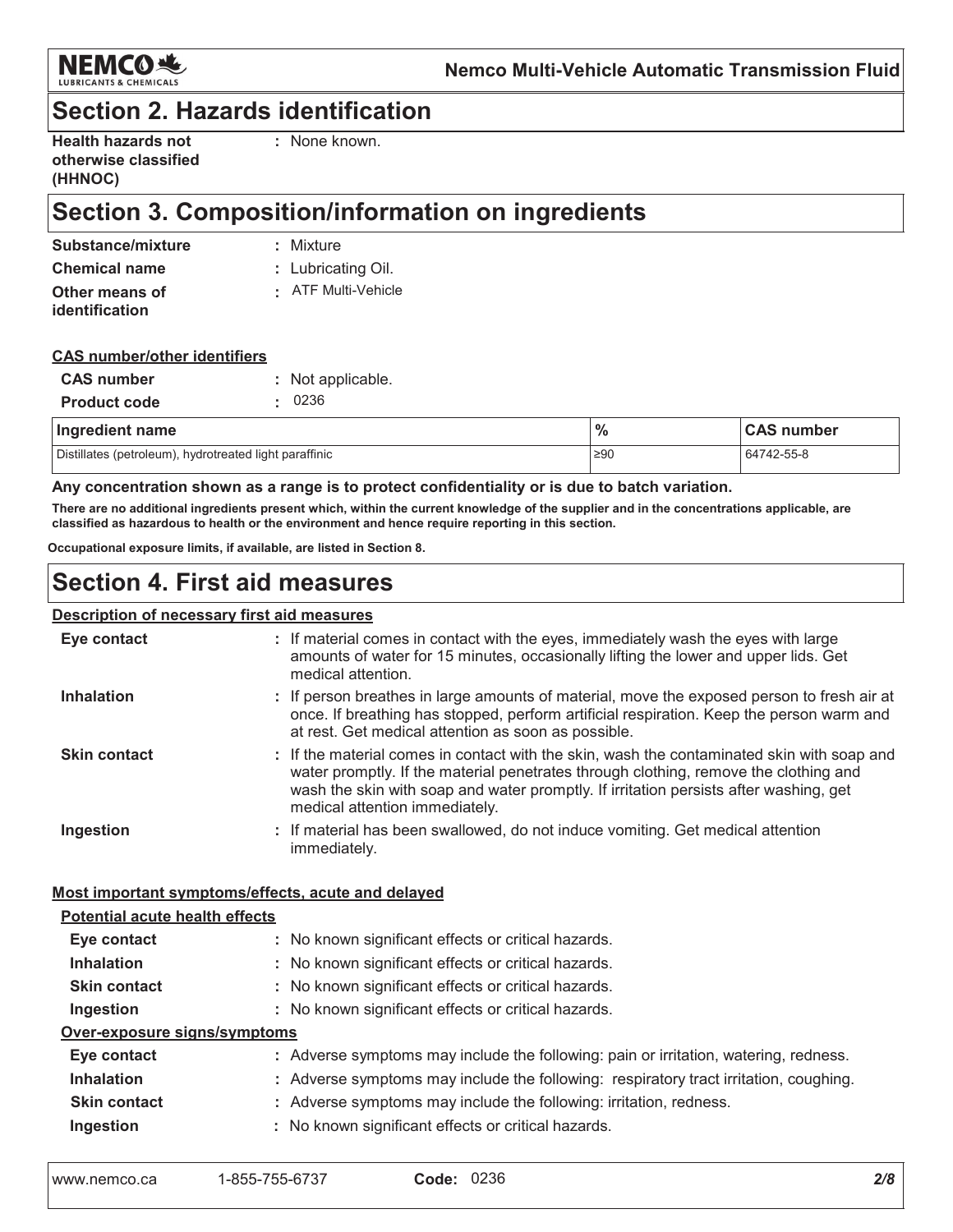

# **Section 4. First aid measures**

### Indication of immediate medical attention and special treatment needed, if necessary

| Notes to physician                | : Treat symptomatically. Contact poison treatment specialist immediately if large<br>quantities have been ingested or inhaled. |
|-----------------------------------|--------------------------------------------------------------------------------------------------------------------------------|
| <b>Specific treatments</b>        | : No specific treatment.                                                                                                       |
| <b>Protection of first-aiders</b> | : No action shall be taken involving any personal risk or without suitable training.                                           |

See toxicological information (Section 11)

# **Section 5. Fire-fighting measures**

| <b>Extinguishing media</b>                               |                                                                                                                                                |
|----------------------------------------------------------|------------------------------------------------------------------------------------------------------------------------------------------------|
| Suitable extinguishing<br>media                          | : Use water spray to cool fire exposed surfaces and to protect personnel. Foam, dry<br>chemical or water spray (fog) to extinguish fire.       |
| Unsuitable extinguishing<br>media                        | : None known.                                                                                                                                  |
| <b>Specific hazards arising</b><br>from the chemical     | : Toxic fumes gases or vapors may evolve on burning.                                                                                           |
| <b>Hazardous thermal</b><br>decomposition products       | : No specific data.                                                                                                                            |
| <b>Special protective actions</b><br>for fire-fighters   | : When fighting fires wear full turnout gear and self contained breathing apparatus. Water<br>may cause splattering. Material floats on water. |
| <b>Special protective</b><br>equipment for fire-fighters | : Not applicable.                                                                                                                              |

# **Section 6. Accidental release measures**

|                                                       | <b>Personal precautions, protective equipment and emergency procedures</b>                                                                                                                                                                         |
|-------------------------------------------------------|----------------------------------------------------------------------------------------------------------------------------------------------------------------------------------------------------------------------------------------------------|
| For non-emergency<br>personnel                        | : Keep unnecessary and unprotected personnel from entering. Avoid breathing vapor or<br>mist. Provide adequate ventilation. Wear appropriate respirator when ventilation is<br>inadequate. Put on appropriate personal protective equipment.       |
|                                                       | For emergency responders : If specialized clothing is required to deal with the spillage, take note of any information in<br>Section 8 on suitable and unsuitable materials. See also the information in "For non-<br>emergency personnel".        |
| <b>Environmental precautions</b>                      | : Avoid dispersal of spilled material and runoff and contact with soil, waterways, drains<br>and sewers. Inform the relevant authorities if the product has caused environmental<br>pollution (sewers, waterways, soil or air).                    |
| Methods and materials for containment and cleaning up |                                                                                                                                                                                                                                                    |
| <b>Spill</b>                                          | : Contain with dikes or absorbent to prevent migration to sewers/streams. Take up small<br>spill with dry chemical absorbent; large spills may require pump or vacuum prior to<br>absorbent. May require excavation of severely contaminated soil. |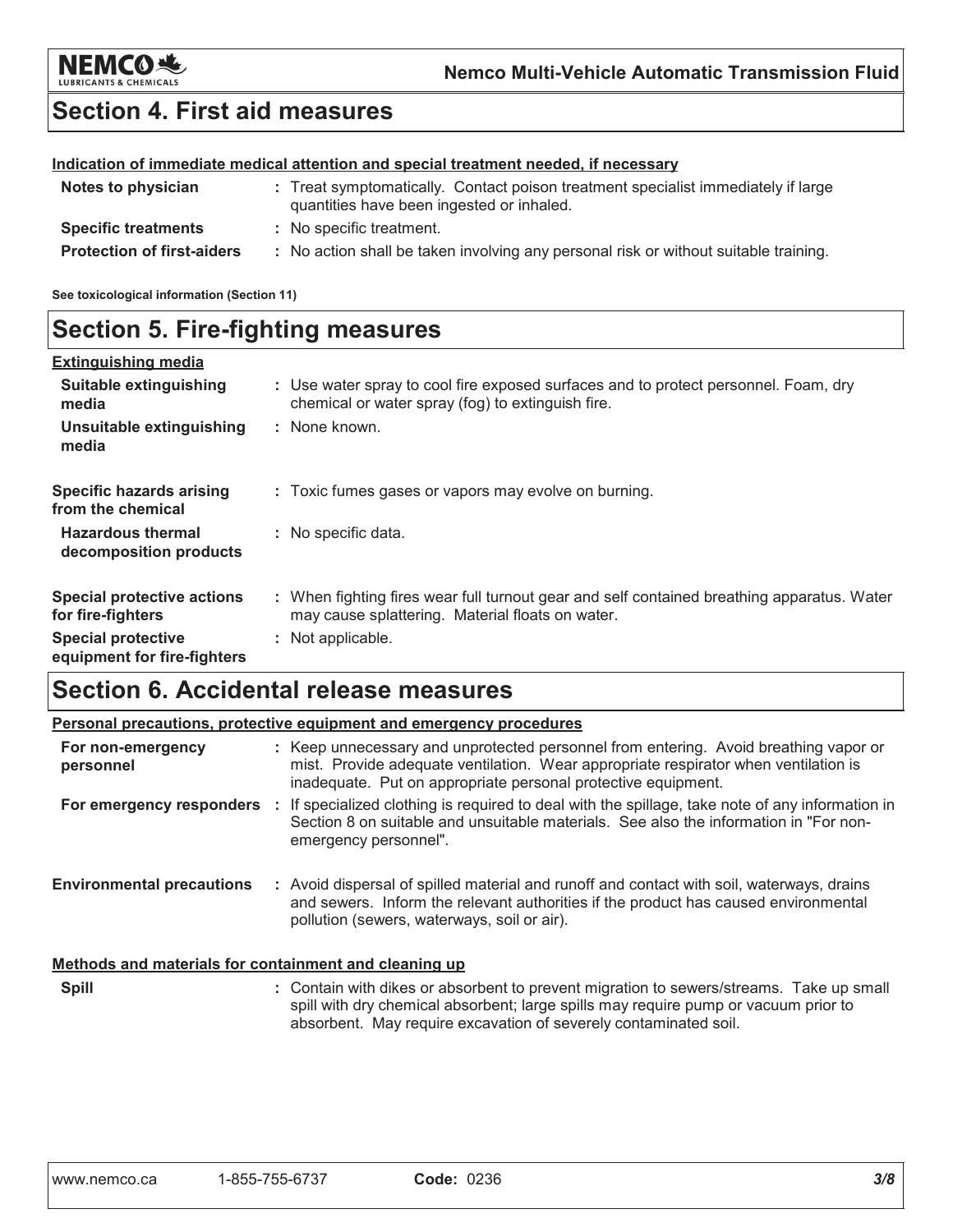

# Section 7. Handling and storage

### **Precautions for safe handling**

| <b>Protective measures</b>                                         | : Put on appropriate personal protective equipment (see Section 8). Do not get in eyes or<br>on skin or clothing. Do not breathe vapor or mist. Do not ingest. Use only with<br>adequate ventilation. Wear appropriate respirator when ventilation is inadequate.                                                                                                                                                                                                                                                |
|--------------------------------------------------------------------|------------------------------------------------------------------------------------------------------------------------------------------------------------------------------------------------------------------------------------------------------------------------------------------------------------------------------------------------------------------------------------------------------------------------------------------------------------------------------------------------------------------|
| <b>Advice on general</b><br>occupational hygiene                   | : Eating, drinking and smoking should be prohibited in areas where this material is<br>handled, stored and processed. Workers should wash hands and face before eating,<br>drinking and smoking.                                                                                                                                                                                                                                                                                                                 |
| Conditions for safe storage,<br>including any<br>incompatibilities | : Handling temperatures should not exceed $175^{\circ}F(80^{\circ}C)$ . Do not store above the<br>following temperature: 113°C (235.4°F). Odorous and toxic fumes may form from the<br>decomposition of this product if stored at excessive temperatures for extended periods<br>of time. Store in accordance with local regulations. Store in a dry, cool and well-<br>ventilated area, away from incompatible materials (see Section 10). Use appropriate<br>containment to avoid environmental contamination. |

# Section 8. Exposure controls/personal protection

### **Control parameters**

| <b>Occupational exposure limits</b>                       |                  |     | TWA (8 hours)           |  |                          | STEL (15 mins)    |       |     | Ceiling                  |       |                  |
|-----------------------------------------------------------|------------------|-----|-------------------------|--|--------------------------|-------------------|-------|-----|--------------------------|-------|------------------|
| Ingredient                                                | List name        | ppm | mg/m <sup>3</sup> Other |  | ppm                      | mg/m <sup>3</sup> | Other | ppm | mg/m <sup>3</sup>        | Other | <b>Notations</b> |
| Distillates (petroleum), hydrotreated<br>light paraffinic | US ACGIH 3/2015  |     | 5                       |  | $\overline{\phantom{0}}$ |                   |       |     |                          |       | [a]              |
|                                                           | AB 4/2009        |     | 5                       |  | $\overline{\phantom{0}}$ | 10                |       |     | <b>100</b>               |       | [b]              |
|                                                           | ON 7/2015        |     | 5                       |  |                          | 10                |       |     | ۰.                       |       | [b]              |
|                                                           | QC 1/2014        |     | 5                       |  | $\overline{\phantom{0}}$ | 10                |       |     | -                        |       | [b]              |
| Distillates (petroleum), hydrotreated<br>heavy paraffinic | US ACGIH 3/2015  |     | 5                       |  | $\overline{\phantom{0}}$ |                   |       |     |                          |       | [a]              |
|                                                           | AB 4/2009        |     | 5                       |  | $\overline{\phantom{0}}$ | 10                |       |     |                          |       | [b]              |
|                                                           | ON 7/2015        |     | 5                       |  | $\overline{\phantom{0}}$ | 10                |       |     | $\overline{\phantom{a}}$ |       | [b]              |
|                                                           | <b>QC 1/2014</b> |     | 5                       |  | $\overline{\phantom{0}}$ | 10                |       |     |                          |       | [b]              |

Form: [a]Inhalable fraction [b]Mist

| <b>Appropriate engineering</b><br><b>controls</b> | : Use only with adequate ventilation.                                                                                                                                                                                                                         |  |  |
|---------------------------------------------------|---------------------------------------------------------------------------------------------------------------------------------------------------------------------------------------------------------------------------------------------------------------|--|--|
| <b>Environmental exposure</b><br>controls         | : Emissions from ventilation or work process equipment should be checked to ensure<br>they comply with the requirements of environmental protection legislation.                                                                                              |  |  |
| <b>Individual protection measures</b>             |                                                                                                                                                                                                                                                               |  |  |
| Hygiene measures                                  | : Wash hands, forearms and face thoroughly after handling chemical products, before<br>eating, smoking and using the lavatory and at the end of the working period. Ensure<br>that eyewash stations and safety showers are close to the workstation location. |  |  |
| <b>Eye/face protection</b>                        | : Recommended: Splash goggles and a face shield, where splash hazard exists.                                                                                                                                                                                  |  |  |
| <b>Skin protection</b>                            |                                                                                                                                                                                                                                                               |  |  |
| <b>Hand protection</b>                            | : 4 - 8 hours (breakthrough time): Nitrile gloves.                                                                                                                                                                                                            |  |  |
| <b>Body protection</b>                            | : Recommended: Long sleeved coveralls.                                                                                                                                                                                                                        |  |  |
| <b>Other skin protection</b>                      | : Recommended: Impervious boots.                                                                                                                                                                                                                              |  |  |
| <b>Respiratory protection</b>                     | : If ventilation is inadequate, use a NIOSH-certified respirator with an organic vapor<br>cartridge and P95 particulate filter.                                                                                                                               |  |  |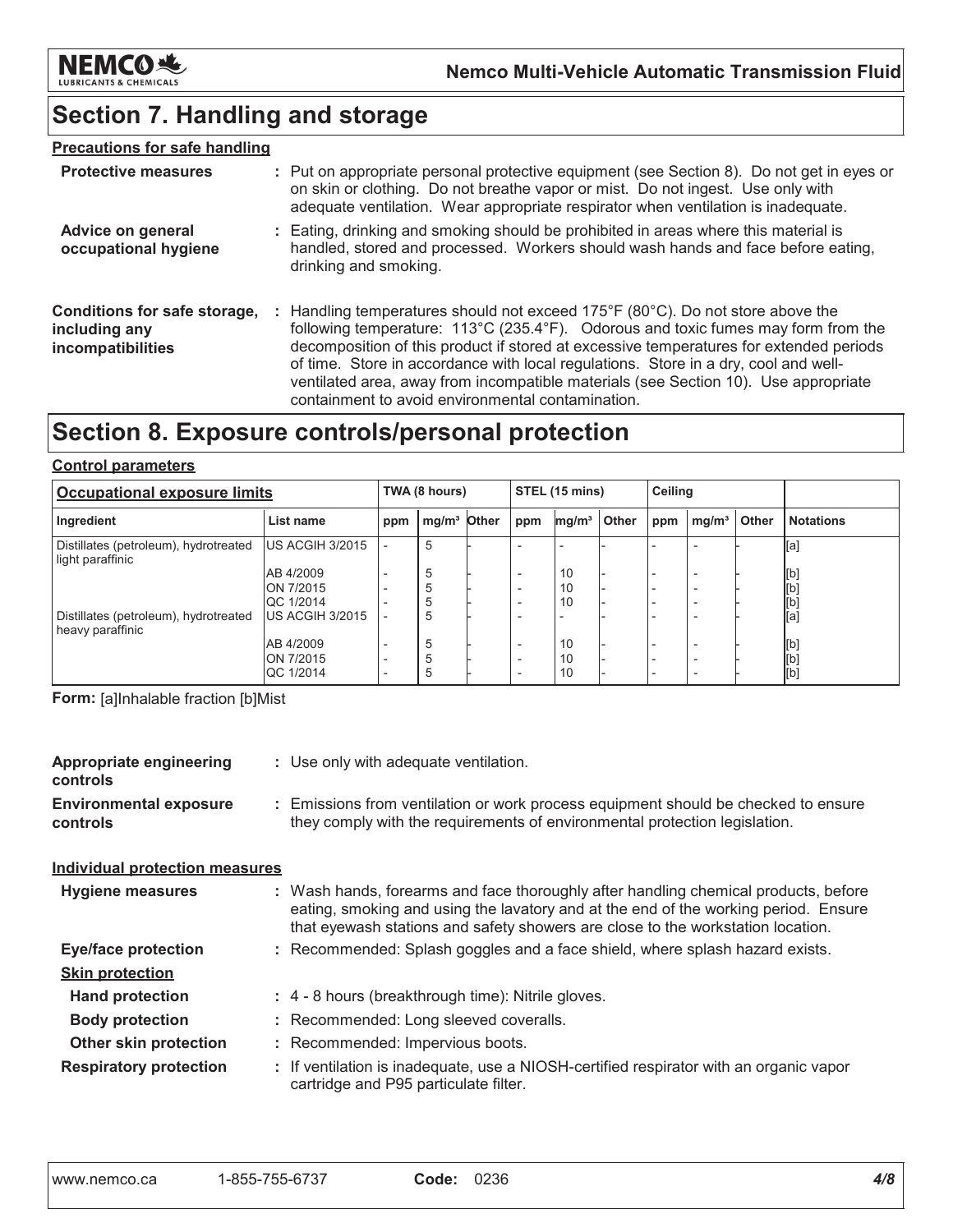

# Section 9. Physical and chemical properties

### **Appearance**

| <b>Physical state</b>                             | : Liquid.                              |
|---------------------------------------------------|----------------------------------------|
| Color                                             | $:$ Red.                               |
| Odor                                              | : Mild.                                |
| <b>Odor threshold</b>                             | $\therefore$ Not available.            |
| pH                                                | : Not available.                       |
| <b>Freezing point</b>                             | : Not available.                       |
| <b>Boiling point</b>                              | : Not available.                       |
| <b>Flash point</b>                                | : Closed cup: >193°C                   |
| <b>Evaporation rate</b>                           | : <1 (Ether. = 1)                      |
| <b>Flammability (solid, gas)</b>                  | : Not available.                       |
| Lower and upper explosive<br>(flammable) limits   | : Not available.                       |
| Vapor pressure                                    | : < 0.13 kPa (< 1 mm Hg) (68°F)        |
| Vapor density                                     | : Not available.                       |
| <b>Relative density</b>                           | $: 0.85$ to 0.88                       |
| <b>Solubility in water</b>                        | : Not available.                       |
| <b>Partition coefficient: n-</b><br>octanol/water | : Not available.                       |
| <b>Auto-ignition temperature</b>                  | : $>260^{\circ}$ C ( $>500^{\circ}$ F) |
| <b>Decomposition temperature</b>                  | : Not available.                       |
| <b>Viscosity</b>                                  | : Not available.                       |
|                                                   |                                        |

# Section 10. Stability and reactivity

| <b>Reactivity</b>                            | : No specific test data related to reactivity available for this product or its ingredients.              |
|----------------------------------------------|-----------------------------------------------------------------------------------------------------------|
| <b>Chemical stability</b>                    | : The product is stable.                                                                                  |
| <b>Possibility of hazardous</b><br>reactions | : Under normal conditions of storage and use, hazardous reactions will not occur.                         |
| <b>Conditions to avoid</b>                   | : No specific data.                                                                                       |
| Incompatible materials                       | : Reactive or incompatible with the following materials: oxidizing materials.                             |
| <b>Hazardous decomposition</b><br>products   | : Under normal conditions of storage and use, hazardous decomposition products should<br>not be produced. |
|                                              |                                                                                                           |

# **Section 11. Toxicological information**

### Information on toxicological effects

### **Acute toxicity**

| <b>Product/ingredient name</b>                            | <b>Result</b>  |                                 | <b>Species</b> | <b>Dose</b>            | <b>Exposure</b> |     |
|-----------------------------------------------------------|----------------|---------------------------------|----------------|------------------------|-----------------|-----|
| Distillates (petroleum), hydrotreated<br>light paraffinic |                | LC50 Inhalation Dusts and mists |                | 3900 mg/m <sup>3</sup> | 4 hours         |     |
| <b>Irritation/Corrosion</b>                               |                |                                 |                |                        |                 |     |
| www.nemco.ca                                              | 1-855-755-6737 | Code:                           | 0236           |                        |                 | 5/8 |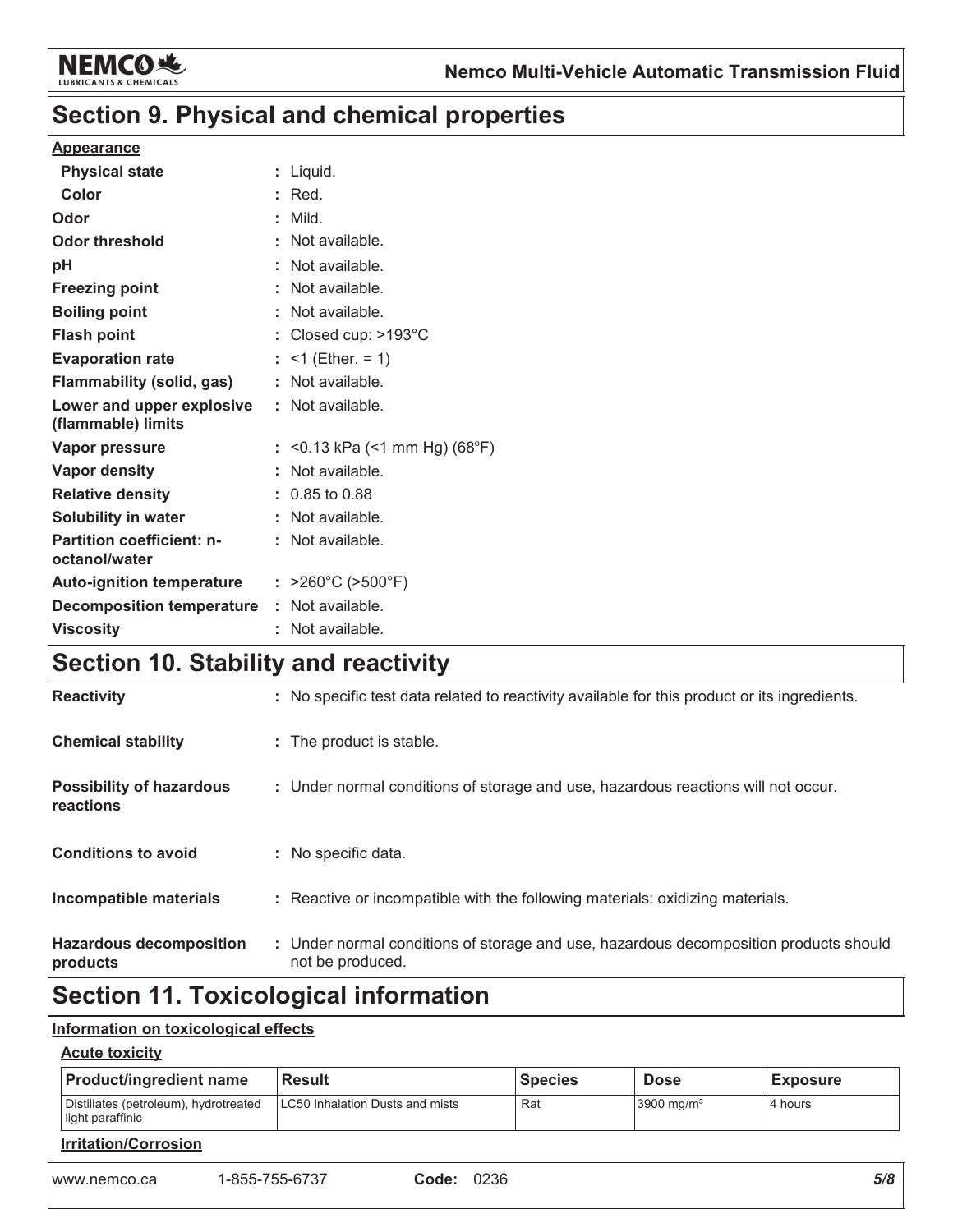

# **Section 11. Toxicological information**

There is no data available.

### **Sensitization**

There is no data available.

### **Mutagenicity**

There is no data available.

### Carcinogenicity

### **Classification**

| <b>Product/ingredient name</b>                            | <b>OSHA IARC</b> | <b>NTP</b> | <b>ACGIH EPA</b> | <b>NIOSH</b> |
|-----------------------------------------------------------|------------------|------------|------------------|--------------|
| Distillates (petroleum), hydrotreated<br>light paraffinic |                  |            | A4               |              |

#### **Reproductive toxicity**

There is no data available.

### **Teratogenicity**

There is no data available.

### Specific target organ toxicity (single exposure)

There is no data available.

### Specific target organ toxicity (repeated exposure)

There is no data available.

### **Aspiration hazard**

There is no data available.

| Information on the likely |  | : Dermal contact. Eye contact. Inhalation. Ingestion |  |
|---------------------------|--|------------------------------------------------------|--|
|                           |  |                                                      |  |

#### routes of exposure

**Potential acute health effects** 

| Eye contact         | : No known significant effects or critical hazards. |
|---------------------|-----------------------------------------------------|
| <b>Inhalation</b>   | : No known significant effects or critical hazards. |
| <b>Skin contact</b> | : No known significant effects or critical hazards. |
| Ingestion           | : No known significant effects or critical hazards. |

### Symptoms related to the physical, chemical and toxicological characteristics

| Eye contact         | : Adverse symptoms may include the following: pain or irritation, watering, redness.  |
|---------------------|---------------------------------------------------------------------------------------|
| <b>Inhalation</b>   | : Adverse symptoms may include the following: respiratory tract irritation, coughing. |
| <b>Skin contact</b> | : Adverse symptoms may include the following: irritation, redness.                    |
| Ingestion           | : No known significant effects or critical hazards.                                   |

### Delayed and immediate effects and also chronic effects from short and long term exposure

| <b>Short term exposure</b>              |                                                                                      |
|-----------------------------------------|--------------------------------------------------------------------------------------|
| <b>Potential immediate</b><br>effects   | : No known significant effects or critical hazards.                                  |
| <b>Potential delayed effects</b>        | : No known significant effects or critical hazards.                                  |
| Long term exposure                      |                                                                                      |
| <b>Potential immediate</b><br>effects   | : No known significant effects or critical hazards.                                  |
|                                         | <b>Potential delayed effects : No known significant effects or critical hazards.</b> |
| <b>Potential chronic health effects</b> |                                                                                      |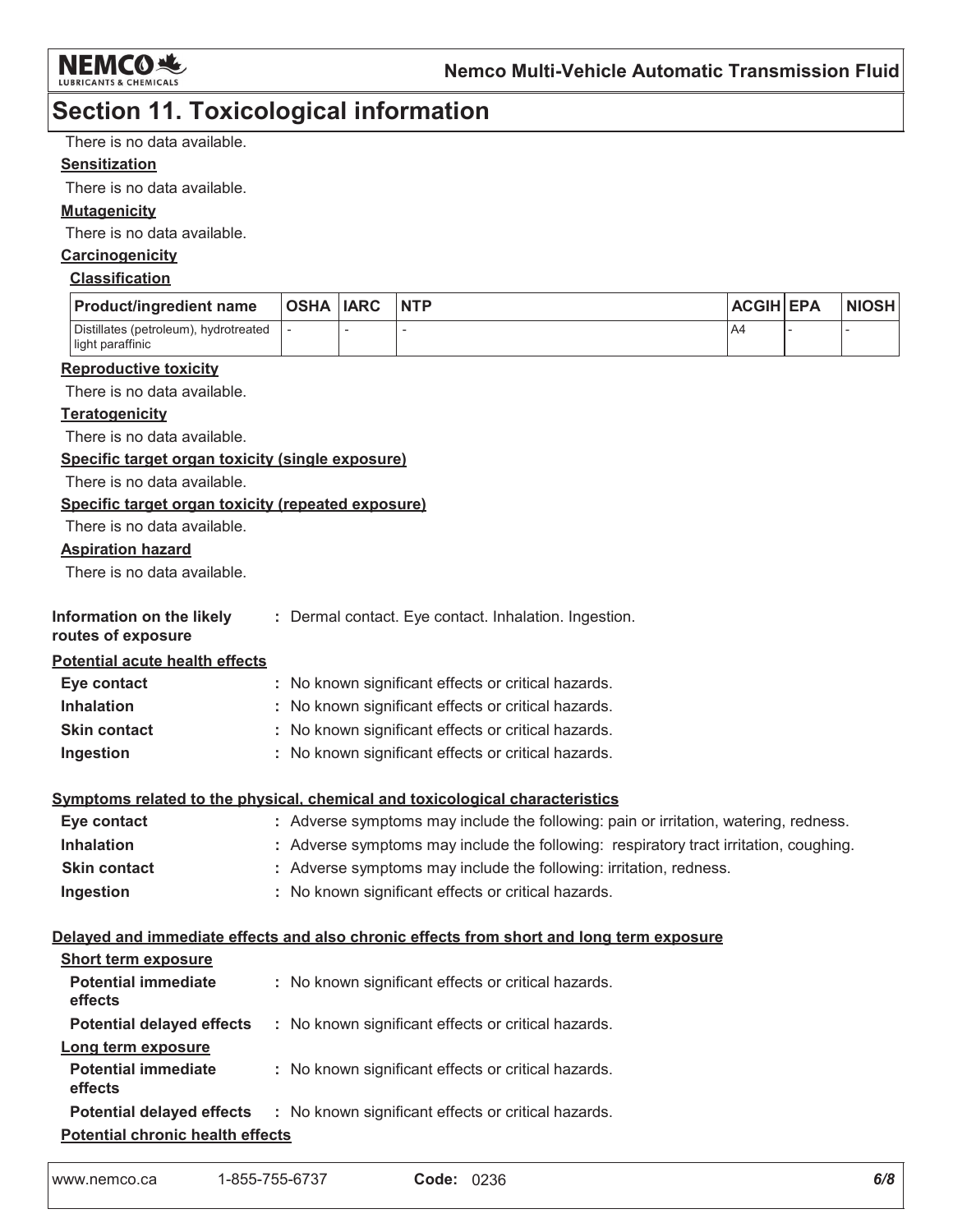

# **Section 11. Toxicological information**

| : No known significant effects or critical hazards. |
|-----------------------------------------------------|
| : No known significant effects or critical hazards. |
| : No known significant effects or critical hazards. |
| : No known significant effects or critical hazards. |
| : No known significant effects or critical hazards. |
| : No known significant effects or critical hazards. |
|                                                     |

### **Numerical measures of toxicity**

**Acute toxicity estimates** 

There is no data available.

# **Section 12. Ecological information**

#### **Toxicity**

There is no data available.

### **Persistence and degradability**

There is no data available.

### **Bioaccumulative potential**

There is no data available.

### **Mobility in soil**

Soil/water partition : There is no data available. coefficient (Koc)

Other adverse effects : No known significant effects or critical hazards.

## **Section 13. Disposal considerations**

**Disposal methods** 

: Disposal of this product, solutions and any by-products should comply with the requirements of environmental protection and waste disposal legislation and any regional local authority requirements.

# **Section 14. Transport information**

|                                      | <b>TDG</b>               | <b>IMDG</b>              | <b>IATA</b>    |
|--------------------------------------|--------------------------|--------------------------|----------------|
| <b>UN number</b>                     | Not regulated.           | Not regulated.           | Not regulated. |
| <b>UN proper</b><br>shipping name    |                          |                          |                |
| <b>Transport</b><br>hazard class(es) |                          | $\overline{\phantom{a}}$ |                |
| <b>Packing group</b>                 | $\overline{\phantom{a}}$ | -                        | -              |
| <b>Environmental</b><br>hazards      | No.                      | No.                      | No.            |